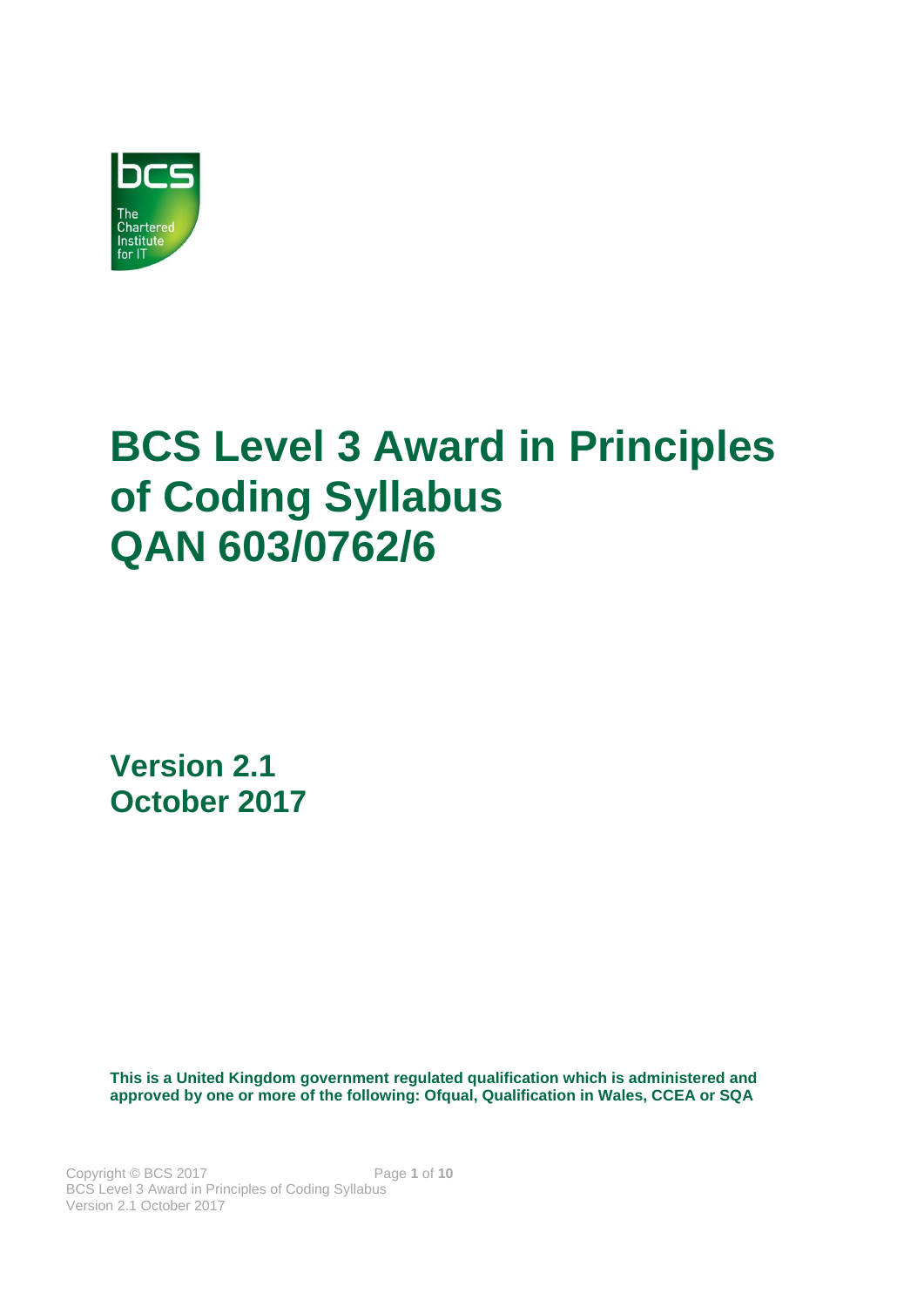# **BCS Level 3 Award in Principles of Coding**

| Additional time for Apprentices requiring Reasonable Adjustments due to a disability5  |
|----------------------------------------------------------------------------------------|
| Additional time for Apprentices whose language is not the language of the examination5 |
|                                                                                        |
|                                                                                        |
|                                                                                        |
|                                                                                        |
|                                                                                        |
|                                                                                        |
|                                                                                        |
|                                                                                        |
|                                                                                        |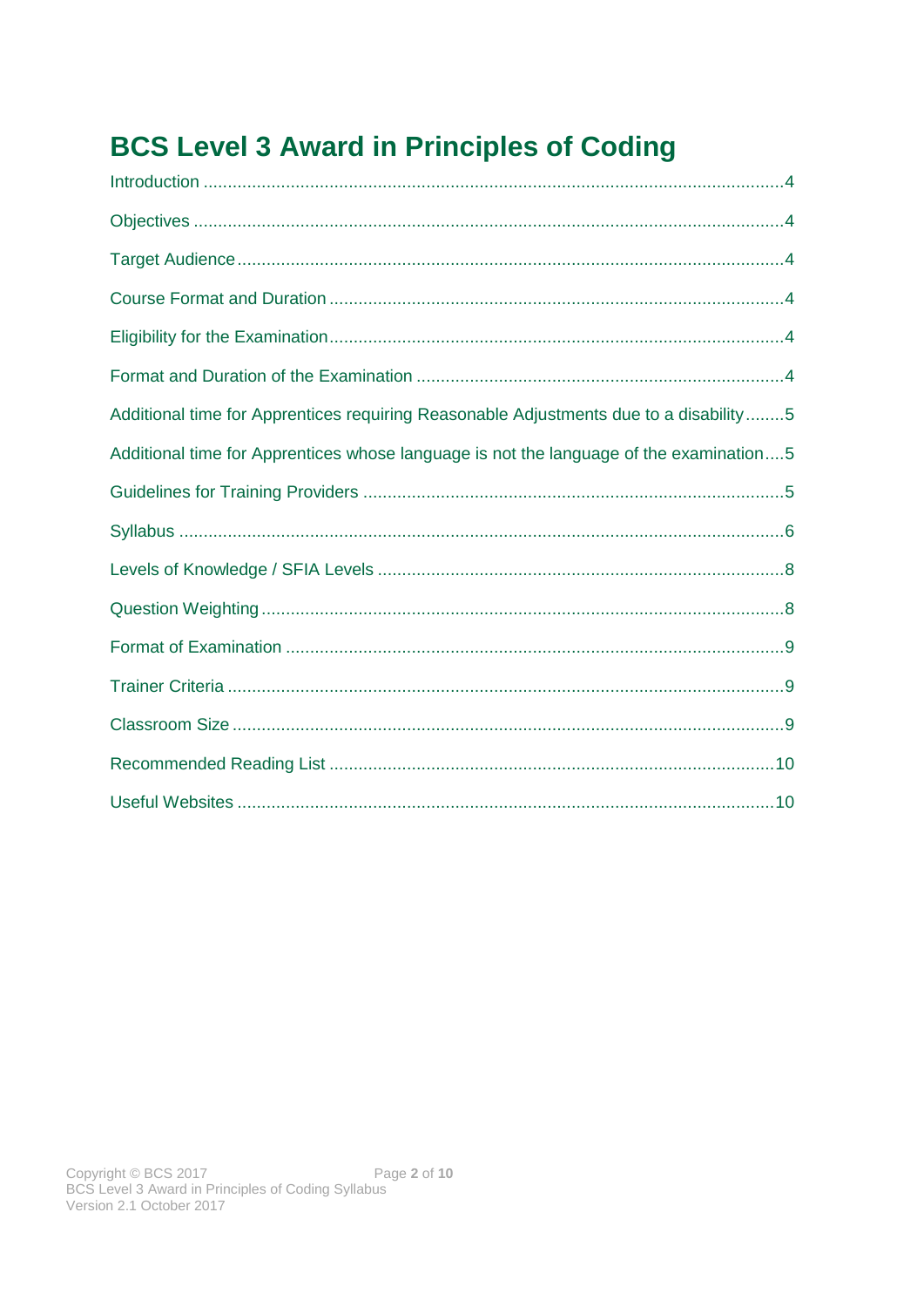# **Change History**

Any changes made to the syllabus shall be clearly documented with a change history log. This shall include the latest version number, date of the amendment and changes made. The purpose is to identify quickly what changes have been made.

| <b>Version</b><br><b>Number</b>  | <b>Changes Made</b>                                          |
|----------------------------------|--------------------------------------------------------------|
| Version 1.0<br>September<br>2017 | Syllabus created                                             |
| Version 1.1<br>November<br>2016  | Topics 5 and 6 weighting corrections                         |
| Version 1.2<br>December<br>2016  | Front page updated                                           |
| Version 2.0<br>September<br>2017 | Syllabus re-developed                                        |
| Version 2.1<br>October 2017      | Amendments to topic area weightings and examination duration |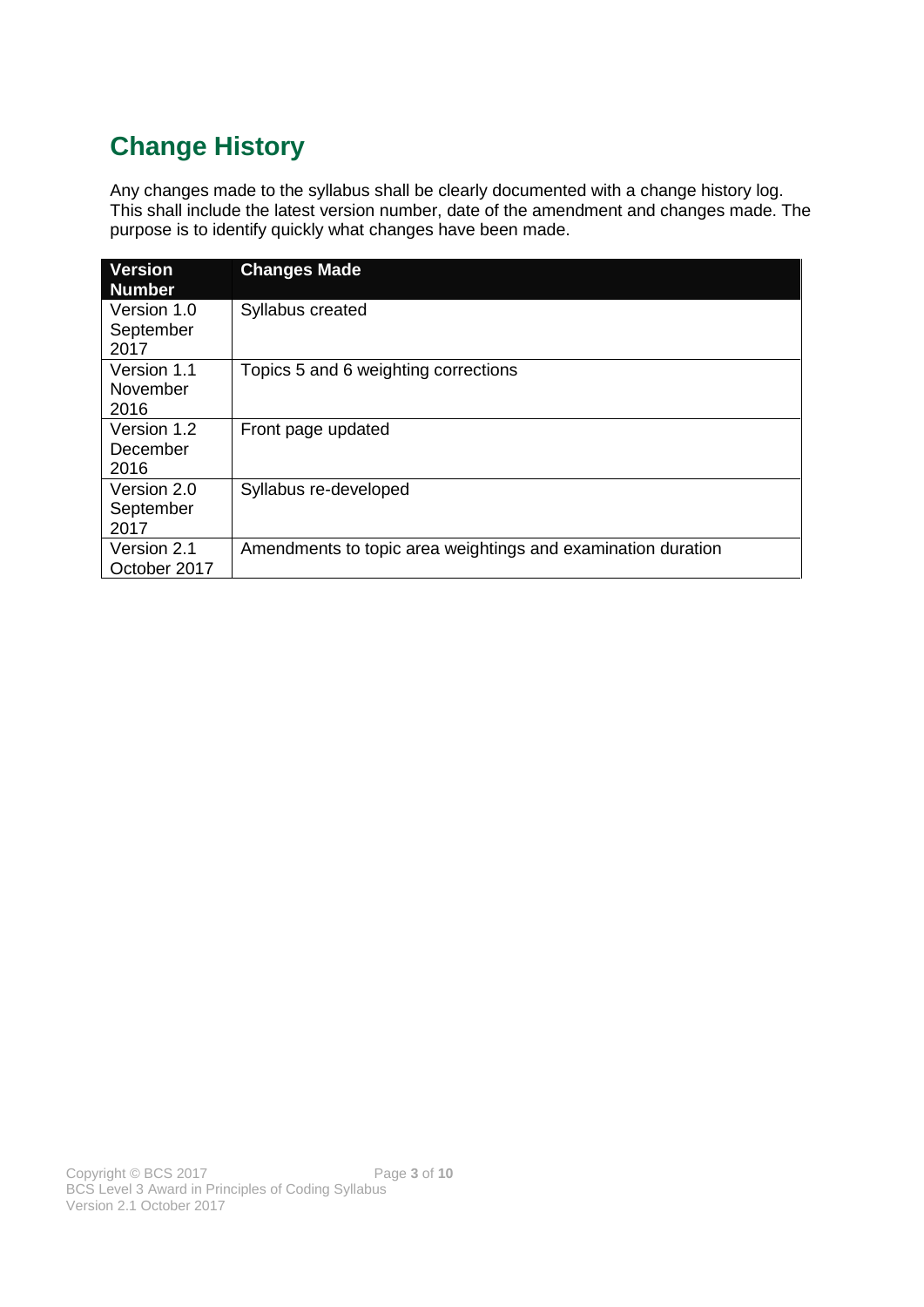### <span id="page-3-0"></span>**Introduction**

This Award is the first module of the three knowledge modules required for the Level 3 Digital Marketer Apprenticeship. It covers the range of concepts, approaches and techniques that are applicable to Principles of Coding for which Apprentices are required to demonstrate their knowledge and understanding.

# <span id="page-3-1"></span>**Objectives**

Apprentices should be able to demonstrate knowledge and understands the principles of coding. Key minimum requirements are:

- Understands and has an appreciation of logic
- Understands, has an awareness of and recognises software languages
- Understands the compatibility of code on different platforms
- Understands the components involved to make the Web work

Evidence of lessons learnt in these key areas should be collected and reflected upon when the Apprentice is compiling the Summative Portfolio as the Apprentice could identify how the task might be done better/differently with knowledge subsequently gained.

### <span id="page-3-2"></span>**Target Audience**

The Award is relevant to anyone enrolled on the Level 3 Digital Marketer Apprenticeship Programme.

# <span id="page-3-3"></span>**Course Format and Duration**

Candidates can study for this Award by attending a training course provided by a BCS accredited Training Provider. The estimated total qualification time for this Award is 50 hours.

# <span id="page-3-4"></span>**Eligibility for the Examination**

There are no specific pre-requisites for entry to the examination; however, candidates should possess the appropriate level of knowledge to fulfil the objective shown above.

### <span id="page-3-5"></span>**Format and Duration of the Examination**

The format for the examination is a 30-minute multiple-choice examination consisting of 20 questions. The examination is closed book (no materials can be taken into the examination room). The pass mark is 13/20 (65%).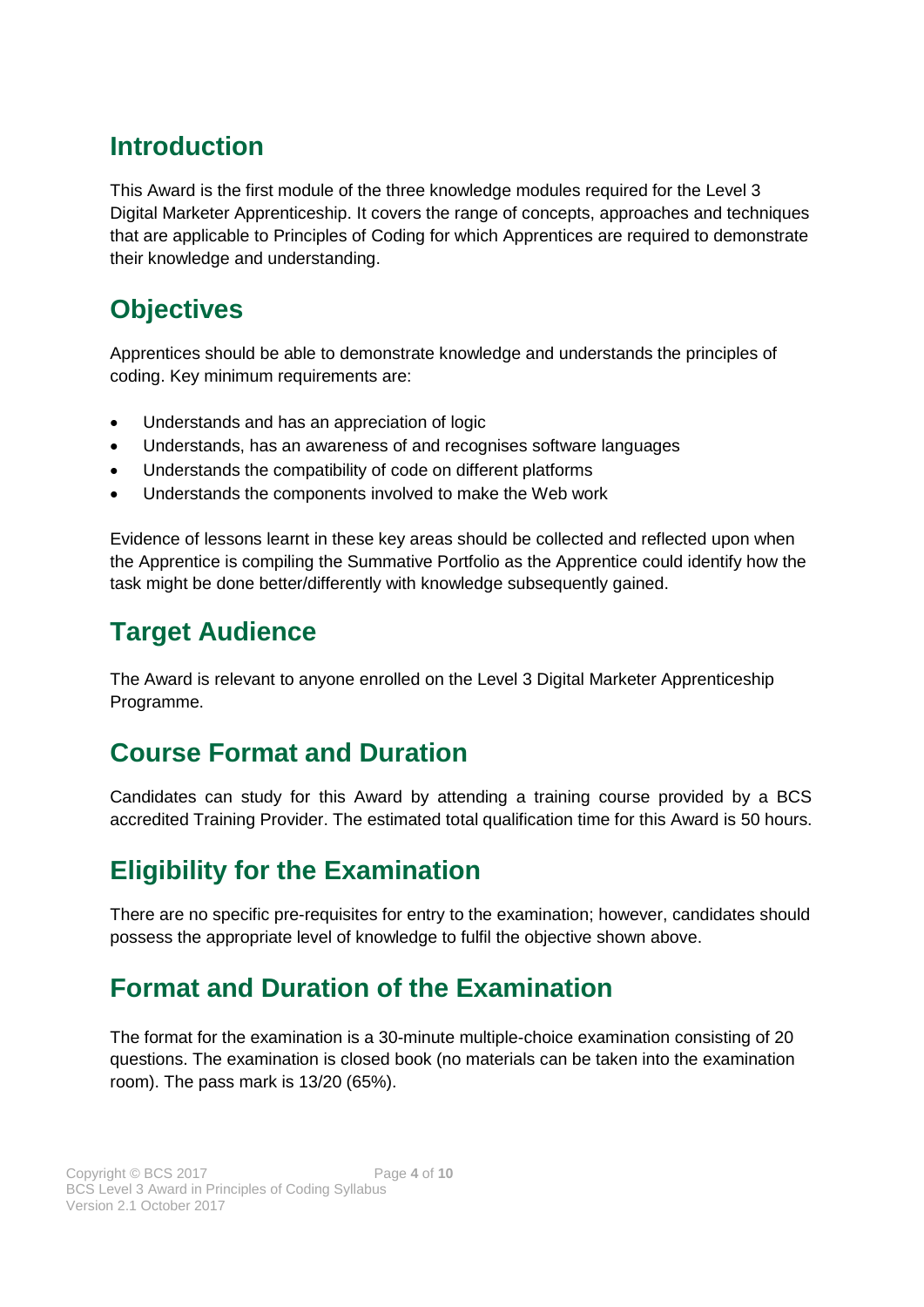# <span id="page-4-0"></span>**Additional time for Apprentices requiring Reasonable Adjustments due to a disability**

Apprentices may request additional time if they require reasonable adjustments. Please refer to the reasonable adjustments policy for detailed information on how and when to apply.

### <span id="page-4-1"></span>**Additional time for Apprentices whose language is not the language of the examination**

If the examination is taken in a language that is not the Apprentice's native/official language, then they are entitled to 25% extra time.

If the examination is taken in a language that is not the Apprentice's native/official language, then they are entitled to use their own **paper** language dictionary (whose purpose is translation between the examination language and another national language) during the examination. Electronic versions of dictionaries will **not** be allowed into the examination room.

# <span id="page-4-2"></span>**Guidelines for Training Providers**

Each major subject heading in this syllabus is assigned an allocated time. The purpose of this is two-fold: first, to give both guidance on the relative proportion of time to be allocated to each section of an accredited course and an approximate minimum time for the teaching of each section; second, to guide the proportion of questions in the exam. Training Providers may spend more time than is indicated and Apprentices may spend more time again in reading and research. Courses do not have to follow the same order as the syllabus. Courses may be run as a single module or broken down into two or three smaller modules.

This syllabus is structured into sections relating to major subject headings and numbered with a single digit section number. Each section is allocated a minimum contact time for presentation. Apprentices should be encouraged to consider their Summative Portfolio throughout the modules.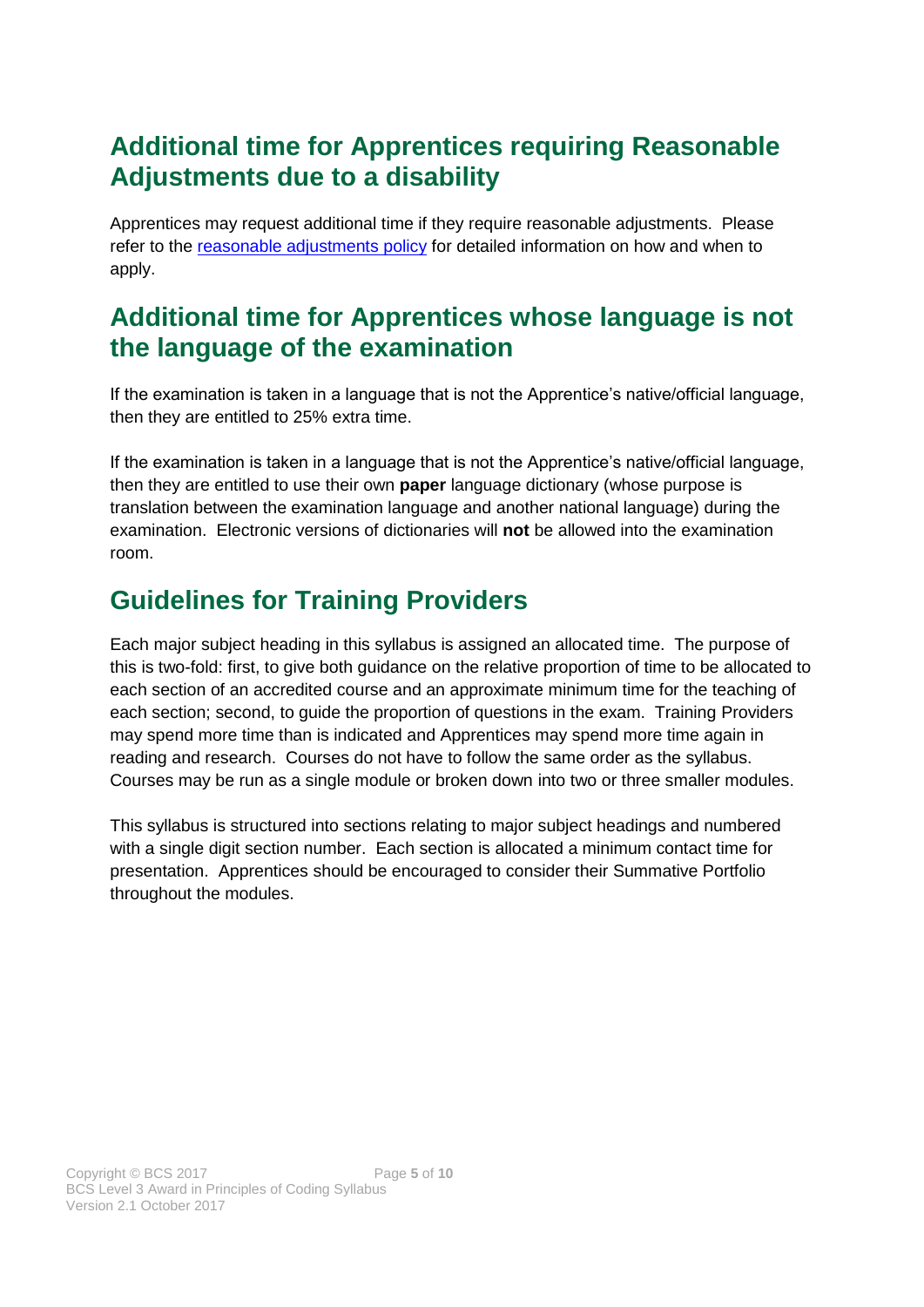# <span id="page-5-0"></span>**Syllabus**

For each top-level area of the syllabus a percentage and K level is identified. The percentage is the exam coverage of that area, and the K level identifies the maximum level of knowledge that may be examined for that area.

#### **1. Appreciation of Logic (10%, K2)**

In this topic, learners will understand and develop an appreciation of logic. The successful Apprentice should be able to:

- 1.1 Understand the basics of logic in computation and of logic gates.
	- And
	- Or
	- Not

#### **2. Programming Languages (10%, K1)**

In this topic, learners will become aware of programming languages and how they apply in building digital products. The successful Apprentice should be able to:

- 2.1 Identify the key characteristics and applications of the following programming languages:
	- Hypertext Markup Language (HTML)
	- JavaScript (JS)
	- Java

#### **3. Interaction and Compatibility of Code on Different Platforms (25%, K2)**

In this topic, learners will gain an understanding of code compatibility on different platforms. The successful Apprentice should be able to:

- 3.1 Memorise the LAMP (Linux, Apache, MySQL, and PHP) and XAMPP stack. Describe the associated code compatibility with using alternative proprietary web stacks.
- 3.2 Discuss how the following file formats that can be shared across multiple digital platforms and issues that arise around compatibility:
	- PDF
	- HTML
	- Image (GIF, JPG, PNG)
	- Video; Mpeg
	- Audio; MP3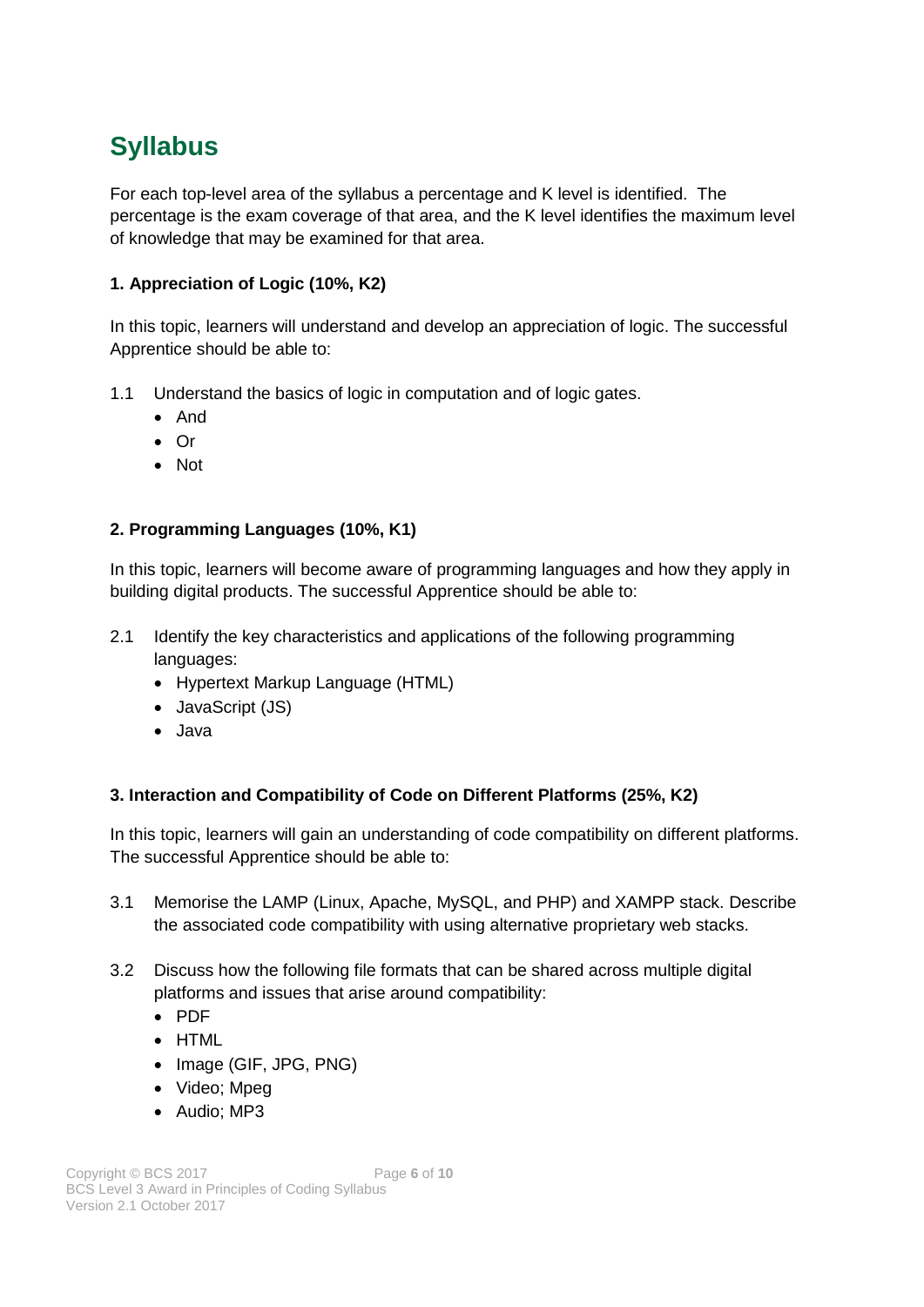- 3.3 Describe each stage required to generate or commission code. What considerations will be required to ensure code capability across multiple devices and the associated infrastructure limitations.
	- Social media platforms feeds (called widgets) used on a new digital solution.
	- Creating and protecting feeds (using API keys) for use by other organisations.

#### **4. Web components (55%, K2)**

In this topic, learners will understand the components involved to make the Web work. The successful Apprentice should be able to:

- 4.1 Define the terminology for the following key internet protocols that enable the web to work:
	- Hypertext Transfer Protocol (HTTP)
	- Hypertext Transfer Protocol Secure (HTTPS)
	- Transport Layer Security and Secure Sockets Layer (TLS / SSL)
- 4.2 Discuss the purpose of the following:
	- Web and application server
	- Hosting and serving
	- Relational database management systems
	- Content management systems
- 4.3 Describe the purpose of a web client; browsers and applications.
- 4.4 Describe how Search Engines operate in regard to the following:
	- How mark-up languages render hyperlinks.
	- How the web crawler work.
	- Displaying of search results.
	- Factors that affect search engine optimization (SEO).
- 4.5 Explain the differences between a static and dynamic website.
	- Written in code
	- Written scripting language
- 4.6 Describe how local (cookies) or session data storage is utilised to share information for standard digital features.
	- forms
	- checkout
	- registration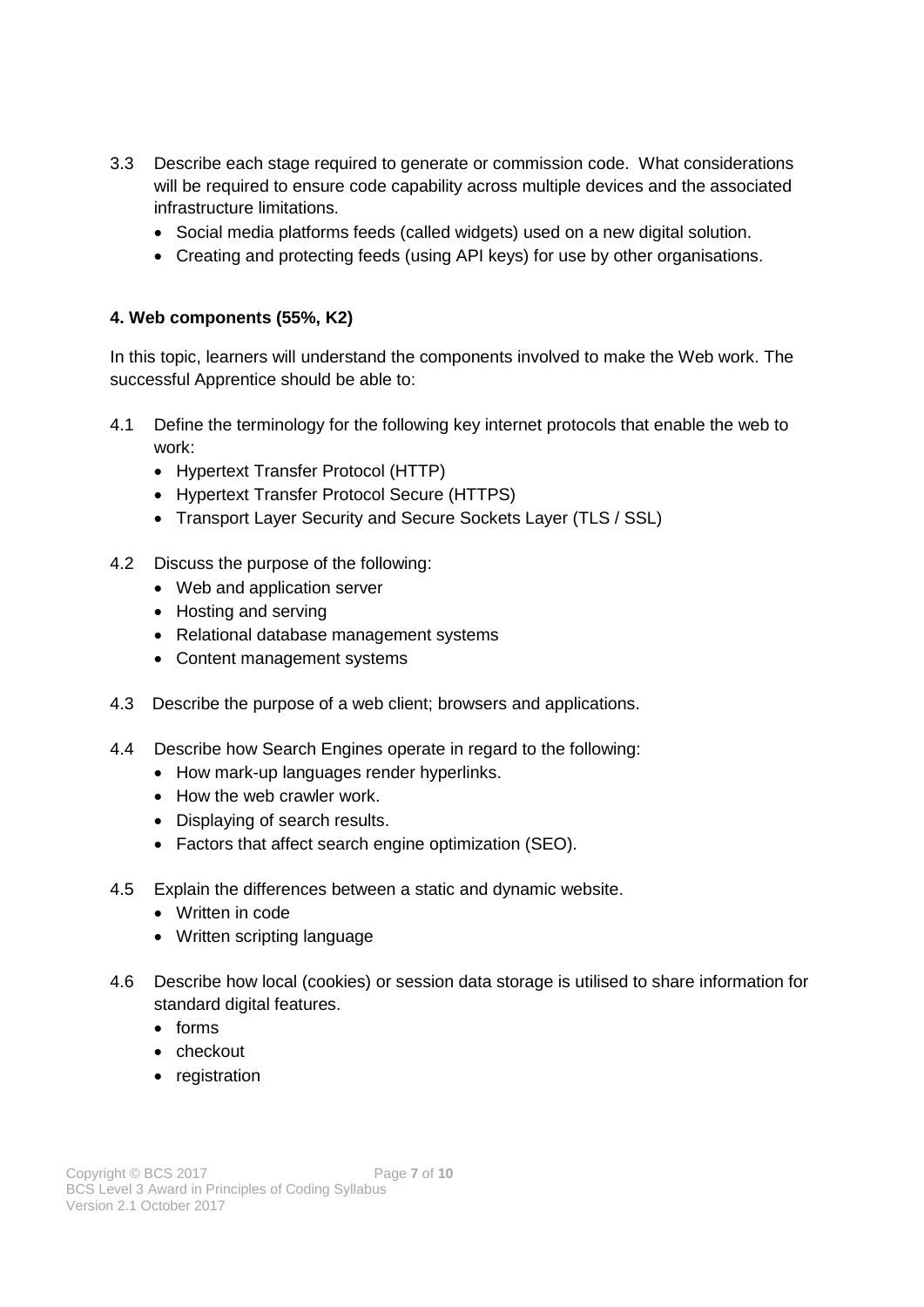- 4.7 Identify the key roles of the following Web technologies governance groups.
	- World Wide Web Consortium (W3C);
	- Internet Engineering Task Force (IETF).

### <span id="page-7-0"></span>**Levels of Knowledge / SFIA Levels**

This syllabus will provide Apprentices with the levels of difficulty / knowledge skill highlighted within the following table, enabling them to develop the skills to operate at the levels of responsibility indicated. The levels of knowledge and SFIA levels are explained on the website [www.bcs.org/levels.](http://www.bcs.org/levels) The levels of knowledge above will enable Apprentices to develop the following levels of skill to be able to operate at the following levels of responsibility (as defined within the SFIA framework) within their workplace:

| Level          | <b>Levels of Knowledge</b> | <b>Levels of Skill and Responsibility (SFIA)</b> |
|----------------|----------------------------|--------------------------------------------------|
| <b>K7</b>      |                            | Set strategy, inspire and mobilise               |
| K <sub>6</sub> | Evaluate                   | Initiate and influence                           |
| <b>K5</b>      | Synthesise                 | Ensure and advise                                |
| <b>K4</b>      | Analyse                    | Enable                                           |
| K3             | <b>Apply</b>               | <b>Apply</b>                                     |
| K <sub>2</sub> | <b>Understand</b>          | <b>Assist</b>                                    |
| K <sub>1</sub> | Remember                   | <b>Follow</b>                                    |

# <span id="page-7-1"></span>**Question Weighting**

| <b>Syllabus Area</b>                                                      | <b>Target number of questions</b> |
|---------------------------------------------------------------------------|-----------------------------------|
| 1. Appreciation of logic                                                  |                                   |
| 2. Programming Languages                                                  | າ                                 |
| 3. Interaction and Compatibility of Code on<br><b>Different Platforms</b> | 5                                 |
| 4. Web Components                                                         | 11                                |
| <b>Total</b>                                                              | <b>20 Questions</b>               |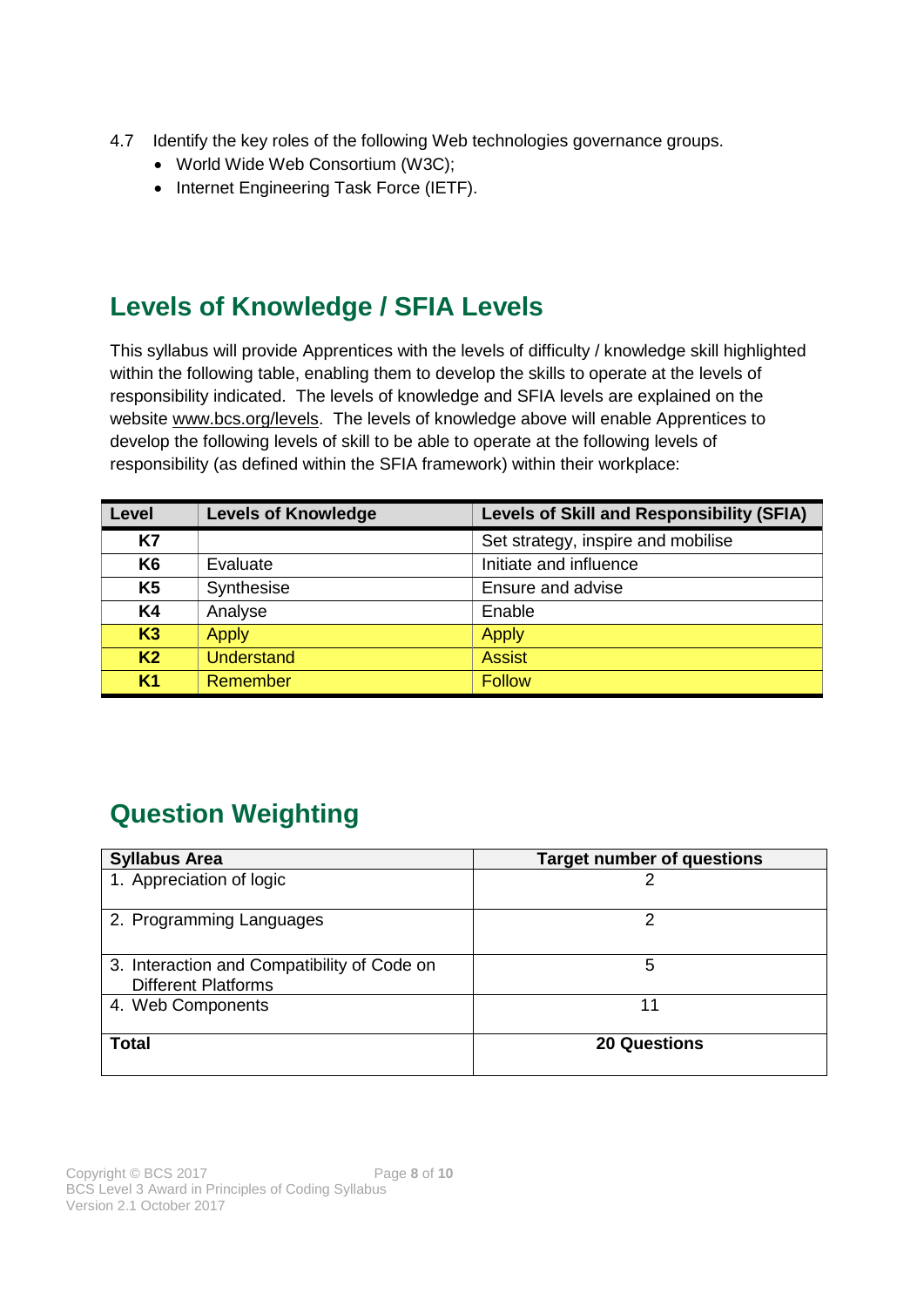# <span id="page-8-0"></span>**Format of Examination**

| <b>Type</b>                              | 20 Question Multiple Choice                                                                                                                   |
|------------------------------------------|-----------------------------------------------------------------------------------------------------------------------------------------------|
| <b>Duration</b>                          | 30-minute. An additional 25% will be allowed for Apprentices sitting<br>the examination in a language that is not their native/mother tongue. |
| Pre-requisites                           | Training from a BCS accredited Training Provider is strongly<br>recommended but is not a pre-requisite                                        |
| Supervised                               | Yes                                                                                                                                           |
| Open Book                                | No.                                                                                                                                           |
| Pass Mark                                | 13/20 (65%)                                                                                                                                   |
| Calculators                              | Calculators cannot be used during this examination                                                                                            |
| <b>Total Qualification</b><br>Time (TQT) | 50 Hours                                                                                                                                      |
| Delivery                                 | Online                                                                                                                                        |

# <span id="page-8-1"></span>**Trainer Criteria**

| Criteria | Have 10 days training experience or have a train the trainer<br>qualification<br>Have a minimum of 3 years' practical experience in the subject<br>area |
|----------|---------------------------------------------------------------------------------------------------------------------------------------------------------|
|----------|---------------------------------------------------------------------------------------------------------------------------------------------------------|

# <span id="page-8-2"></span>**Classroom Size**

| Trainer to Apprentice ratio |  |
|-----------------------------|--|